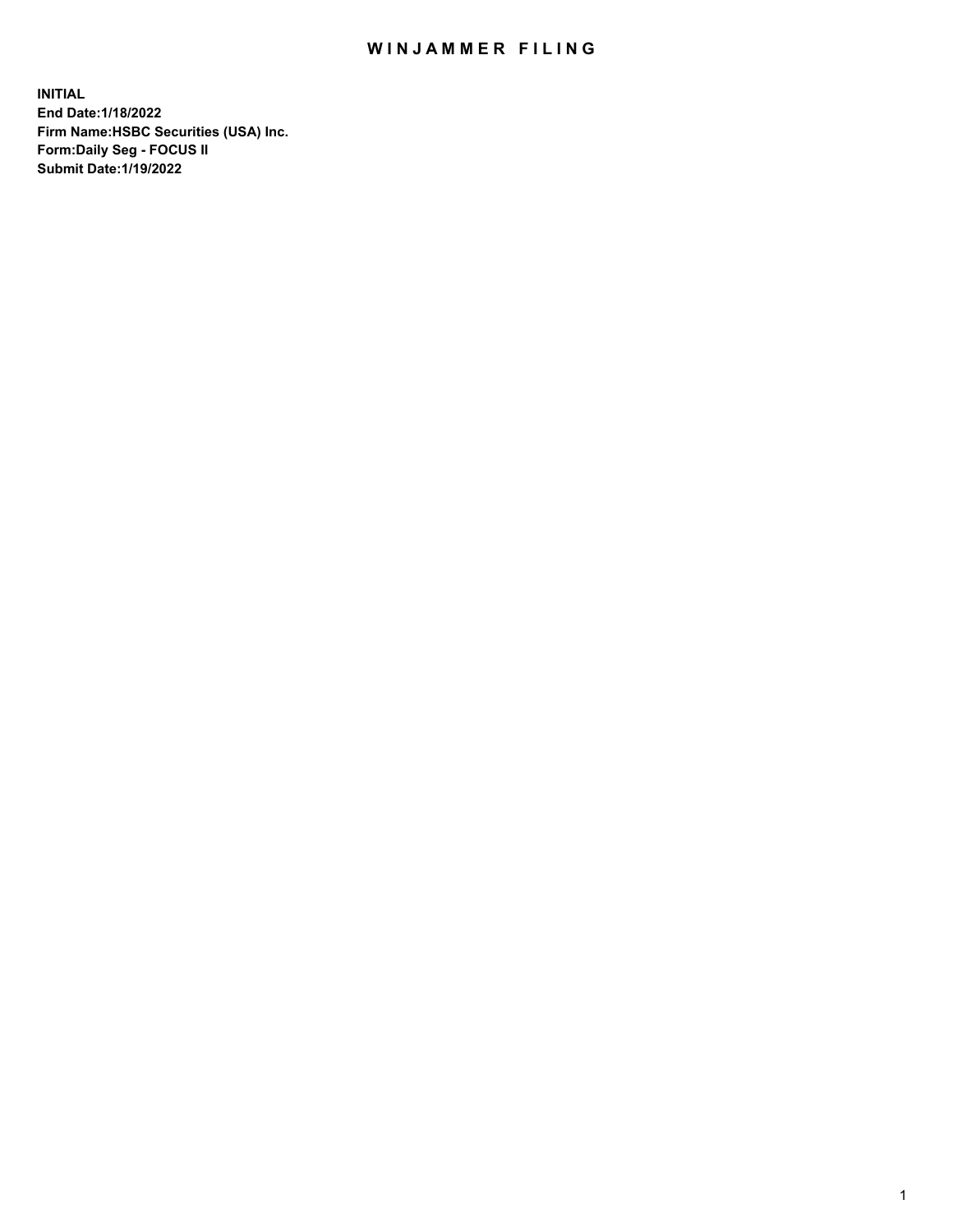**INITIAL End Date:1/18/2022 Firm Name:HSBC Securities (USA) Inc. Form:Daily Seg - FOCUS II Submit Date:1/19/2022 Daily Segregation - Cover Page**

| Name of Company                                                                                                                                                                                                                                                                                                               | <b>HSBC Securities (USA) Inc.</b>                           |
|-------------------------------------------------------------------------------------------------------------------------------------------------------------------------------------------------------------------------------------------------------------------------------------------------------------------------------|-------------------------------------------------------------|
| <b>Contact Name</b>                                                                                                                                                                                                                                                                                                           | <b>Michael Vacca</b>                                        |
| <b>Contact Phone Number</b>                                                                                                                                                                                                                                                                                                   | 212-525-7951                                                |
| <b>Contact Email Address</b>                                                                                                                                                                                                                                                                                                  | michael.vacca@us.hsbc.com                                   |
| FCM's Customer Segregated Funds Residual Interest Target (choose one):<br>a. Minimum dollar amount: ; or<br>b. Minimum percentage of customer segregated funds required:% ; or<br>c. Dollar amount range between: and; or<br>d. Percentage range of customer segregated funds required between:% and%.                        | 106,000,000<br><u>0</u><br>0 <sub>0</sub><br>0 <sub>0</sub> |
| FCM's Customer Secured Amount Funds Residual Interest Target (choose one):<br>a. Minimum dollar amount: ; or<br>b. Minimum percentage of customer secured funds required:%; or<br>c. Dollar amount range between: and; or<br>d. Percentage range of customer secured funds required between: % and %.                         | 15,000,000<br><u>0</u><br>0 <sub>0</sub><br>0 <sub>0</sub>  |
| FCM's Cleared Swaps Customer Collateral Residual Interest Target (choose one):<br>a. Minimum dollar amount: : or<br>b. Minimum percentage of cleared swaps customer collateral required:%; or<br>c. Dollar amount range between: and; or<br>d. Percentage range of cleared swaps customer collateral required between:% and%. | 61,000,000<br><u>0</u><br>00<br>00                          |

Attach supporting documents CH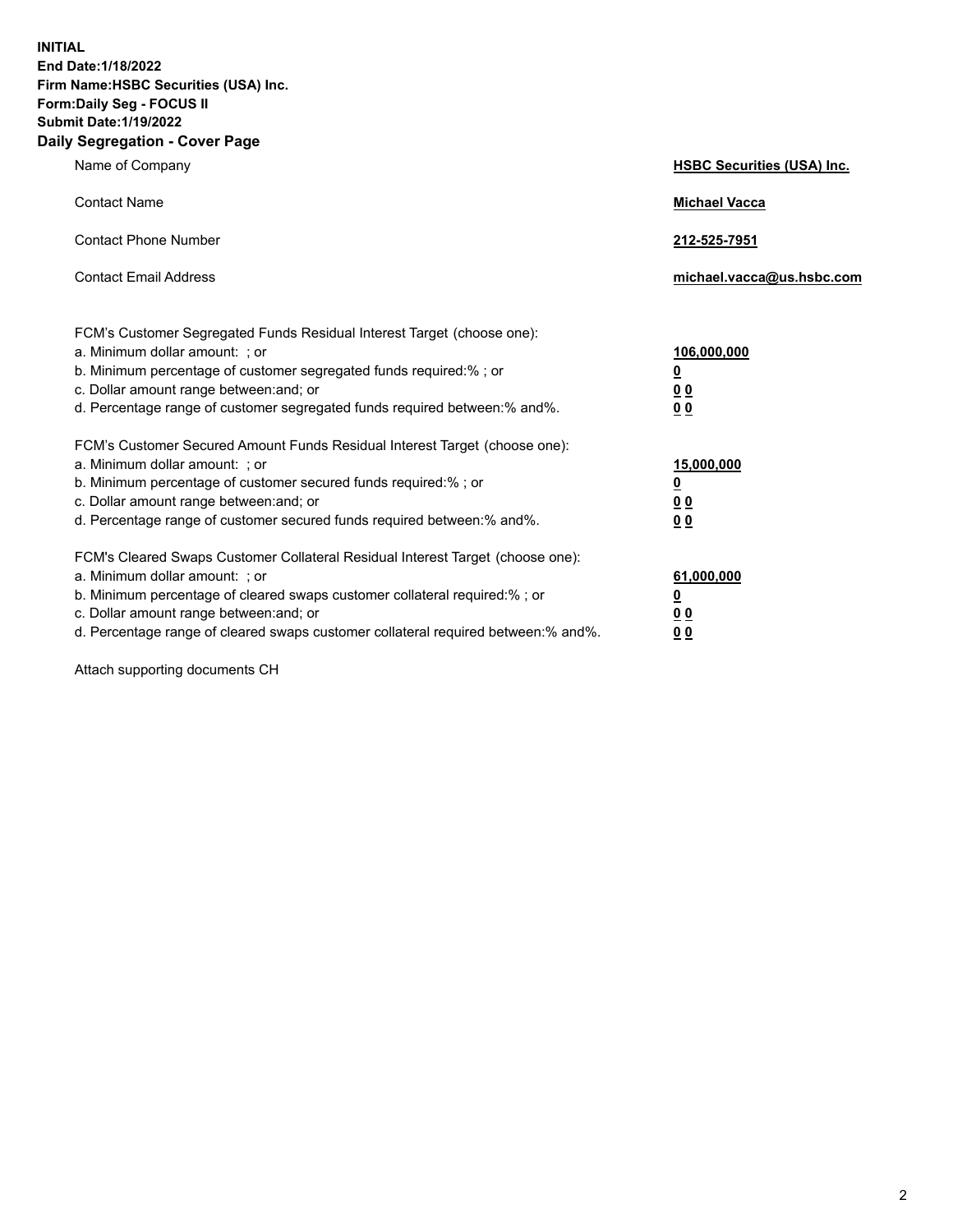**INITIAL End Date:1/18/2022 Firm Name:HSBC Securities (USA) Inc. Form:Daily Seg - FOCUS II Submit Date:1/19/2022 Daily Segregation - Secured Amounts** Foreign Futures and Foreign Options Secured Amounts Amount required to be set aside pursuant to law, rule or regulation of a foreign government or a rule of a self-regulatory organization authorized thereunder **0** [7305] 1. Net ledger balance - Foreign Futures and Foreign Option Trading - All Customers A. Cash **113,645,552** [7315] B. Securities (at market) **22,997,798** [7317] 2. Net unrealized profit (loss) in open futures contracts traded on a foreign board of trade **-2,966,354** [7325] 3. Exchange traded options a. Market value of open option contracts purchased on a foreign board of trade **0** [7335] b. Market value of open contracts granted (sold) on a foreign board of trade **0** [7337] 4. Net equity (deficit) (add lines 1. 2. and 3.) **133,676,996** [7345] 5. Account liquidating to a deficit and account with a debit balances - gross amount **39,727** [7351] Less: amount offset by customer owned securities **-39,552** [7352] **175** [7354] 6. Amount required to be set aside as the secured amount - Net Liquidating Equity Method (add lines 4 and 5) **133,677,171** [7355] 7. Greater of amount required to be set aside pursuant to foreign jurisdiction (above) or line 6. **133,677,171** [7360] FUNDS DEPOSITED IN SEPARATE REGULATION 30.7 ACCOUNTS 1. Cash in banks A. Banks located in the United States **20,496,941** [7500] B. Other banks qualified under Regulation 30.7 **0** [7520] **20,496,941** [7530] 2. Securities A. In safekeeping with banks located in the United States **22,997,798** [7540] B. In safekeeping with other banks qualified under Regulation 30.7 **0** [7560] **22,997,798** [7570] 3. Equities with registered futures commission merchants A. Cash **0** [7580] B. Securities **0** [7590] C. Unrealized gain (loss) on open futures contracts **0** [7600] D. Value of long option contracts **0** [7610] E. Value of short option contracts **0** [7615] **0** [7620] 4. Amounts held by clearing organizations of foreign boards of trade A. Cash **0** [7640] B. Securities **0** [7650] C. Amount due to (from) clearing organization - daily variation **0** [7660] D. Value of long option contracts **0** [7670] E. Value of short option contracts **0** [7675] **0** [7680] 5. Amounts held by members of foreign boards of trade A. Cash **119,012,369** [7700] B. Securities **0** [7710] C. Unrealized gain (loss) on open futures contracts **-2,966,354** [7720] D. Value of long option contracts **0** [7730] E. Value of short option contracts **0** [7735] **116,046,015** [7740] 6. Amounts with other depositories designated by a foreign board of trade **0** [7760]

- 7. Segregated funds on hand **0** [7765]
- 
- 8. Total funds in separate section 30.7 accounts **159,540,754** [7770] 9. Excess (deficiency) Set Aside for Secured Amount (subtract line 7 Secured Statement Page 1 from Line 8)
- 10. Management Target Amount for Excess funds in separate section 30.7 accounts **15,000,000** [7780]
- 11. Excess (deficiency) funds in separate 30.7 accounts over (under) Management Target **10,863,583** [7785]

**25,863,583** [7380]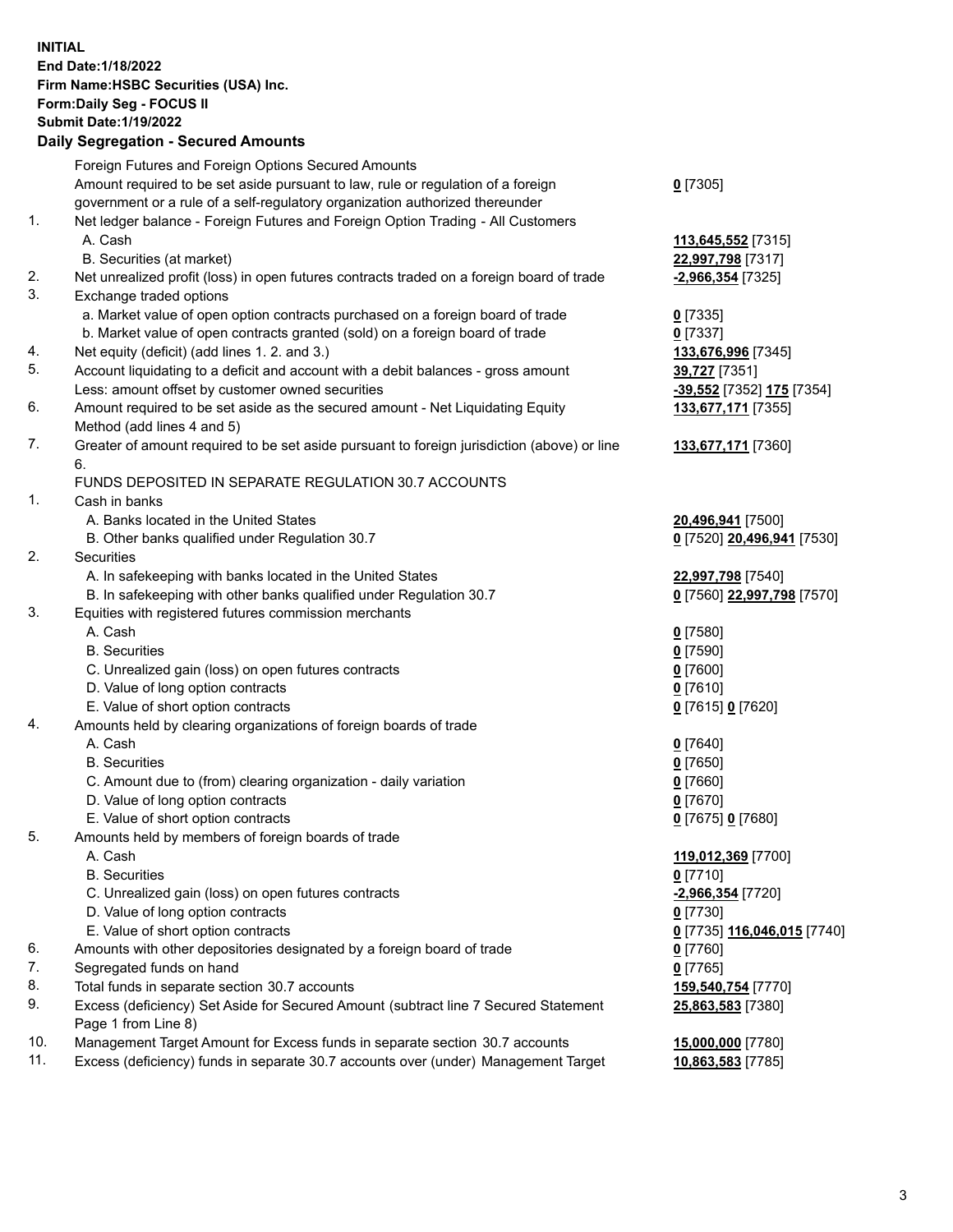**INITIAL End Date:1/18/2022 Firm Name:HSBC Securities (USA) Inc. Form:Daily Seg - FOCUS II Submit Date:1/19/2022 Daily Segregation - Segregation Statement** SEGREGATION REQUIREMENTS(Section 4d(2) of the CEAct) 1. Net ledger balance A. Cash **2,405,462,066** [7010] B. Securities (at market) **934,008,505** [7020] 2. Net unrealized profit (loss) in open futures contracts traded on a contract market **-852,931,951** [7030] 3. Exchange traded options A. Add market value of open option contracts purchased on a contract market **972,794,234** [7032] B. Deduct market value of open option contracts granted (sold) on a contract market **-176,992,570** [7033] 4. Net equity (deficit) (add lines 1, 2 and 3) **3,282,340,284** [7040] 5. Accounts liquidating to a deficit and accounts with debit balances - gross amount **24,348,494** [7045] Less: amount offset by customer securities **-24,348,494** [7047] **0** [7050] 6. Amount required to be segregated (add lines 4 and 5) **3,282,340,284** [7060] FUNDS IN SEGREGATED ACCOUNTS 7. Deposited in segregated funds bank accounts A. Cash **111,415,086** [7070] B. Securities representing investments of customers' funds (at market) **0** [7080] C. Securities held for particular customers or option customers in lieu of cash (at market) **112,422,852** [7090] 8. Margins on deposit with derivatives clearing organizations of contract markets A. Cash **1,645,216,460** [7100] B. Securities representing investments of customers' funds (at market) **0** [7110] C. Securities held for particular customers or option customers in lieu of cash (at market) **796,321,316** [7120] 9. Net settlement from (to) derivatives clearing organizations of contract markets **-87,753,694** [7130] 10. Exchange traded options A. Value of open long option contracts **972,794,234** [7132] B. Value of open short option contracts **-176,992,570** [7133] 11. Net equities with other FCMs A. Net liquidating equity **393,287** [7140] B. Securities representing investments of customers' funds (at market) **0** [7160] C. Securities held for particular customers or option customers in lieu of cash (at market) **23,453,125** [7170] 12. Segregated funds on hand **1,811,212** [7150] 13. Total amount in segregation (add lines 7 through 12) **3,399,081,308** [7180] 14. Excess (deficiency) funds in segregation (subtract line 6 from line 13) **116,741,024** [7190] 15. Management Target Amount for Excess funds in segregation **106,000,000** [7194]

16. Excess (deficiency) funds in segregation over (under) Management Target Amount Excess

**10,741,024** [7198]